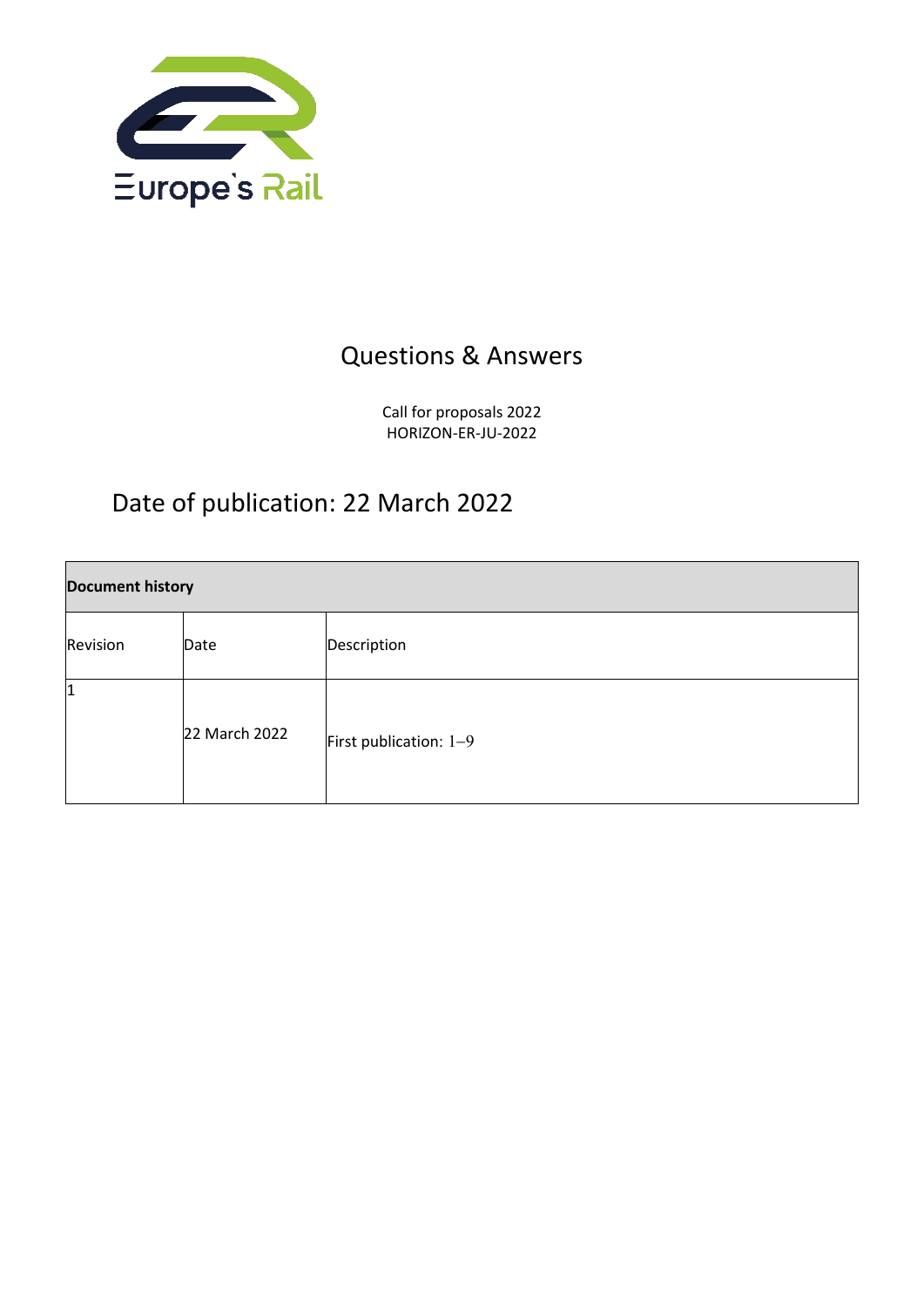

Q Dear Colleagues

1

I would have two initial quick questions regarding the financing and participation rules.

Firstly, I assume that the normal Horizon Europe participation rules apply here, namely consortia should include at least three legal entities in different Member States and Associated Countries which are independent of each other and of which at least one legal entity is based in an EU Member State?

In addition, if we would decide to submit a project (Topic HORIZON-ER-JU-2022-FA2-01) we would potentially have telematic equipment costs of around one million EUR. Do normal Horizon Europe rules apply here, namely only depreciation rates for equipment can be charged?

If the project duration is only two years and the equipment has a ten year depreciation rate and then on top of this max 60% will be funded this will potentially make funding options quite small. For the calls of the Clean Hydrogen Europe Partnership launched last week certain equipment (e.g. electrolysers) can be charged 100% to the project. Therefore I want to double check this issue.

Finally, will you organize a matchmaking event to potentially bring consortia together?

Best wishes

1. According to the HE Work Programme 2021-2022 General Annexes, for Innovation Actions, legal entities forming a consortium are eligible to participate in actions provided that the consortium includes:

- at least one independent legal entity established in a Member State; and

- at least two other independent legal entities, each established in different Member States or Associated Countries.

2. The call HORIZON-ER-JU-2022 is a Horizon Europe call under the Lump Sum scheme, which implies that the detailed cost estimation per work package in which you will be involved shall include only costs that would be considered eligible in an actual costs grant, and that the Horizon Europe rules apply. In addition to the general eligibility conditions, the costs must fulfil the conditions set out in Article 6.2.C.2 of the MGA in order to be eligible:

- only the depreciation costs can be declared;
- it must be written off in accordance with the beneficiary's usual accounting practice and international accounting standards;
- the depreciable amount must be allocated on a systematic basis over the asset's useful life;
- **if not used exclusively for the action**, **only the portion used may be charged** and the amount of use must be auditable.

These are the conditions that should be considered for the cost allocation to the project and that could explain why electrolysers may be charged at 100% in another programme, in case, for instance, it could be justified that it is exclusively used for the action.

In particular, **the beneficiary should be able to substantiate** the period during which the asset is expected to be usable (useful life) and **the portion of use devoted to the action (if not exclusive).**

Depending on how the equipment is recorded in the accounts of the beneficiary, there is a risk that the item is charged twice. For example, if the equipment is recorded as an asset in the balance of the entity, it may happen that its related costs are charged: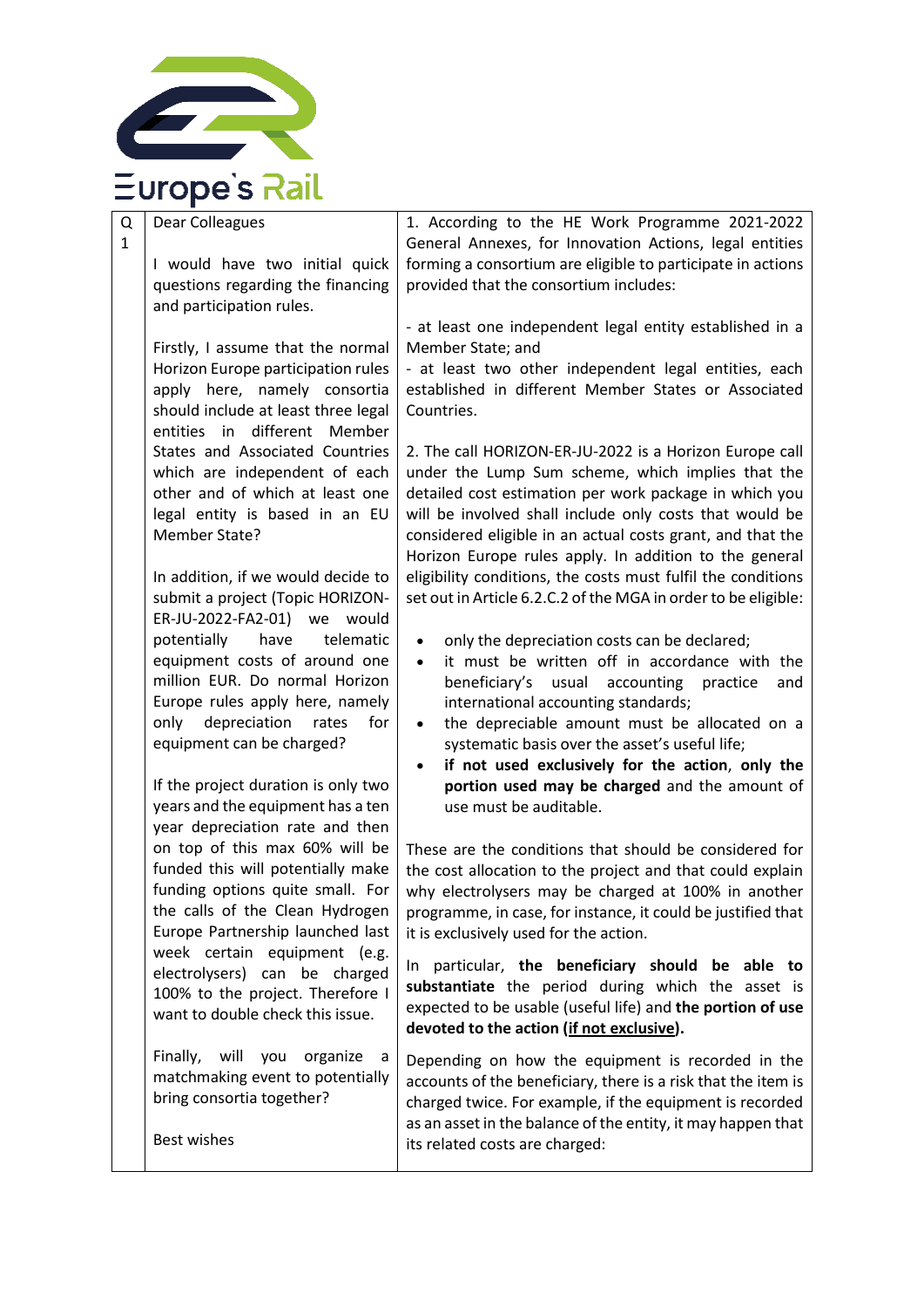

|                     |                                                                                                                                                                                                                                                                           | - Once for its full construction costs in one grant, and                                                                                                                                                                                                                                                                                                                                                                                                                                                                                                                                                                                           |
|---------------------|---------------------------------------------------------------------------------------------------------------------------------------------------------------------------------------------------------------------------------------------------------------------------|----------------------------------------------------------------------------------------------------------------------------------------------------------------------------------------------------------------------------------------------------------------------------------------------------------------------------------------------------------------------------------------------------------------------------------------------------------------------------------------------------------------------------------------------------------------------------------------------------------------------------------------------------|
|                     |                                                                                                                                                                                                                                                                           | then via depreciation costs in the subsequent project<br>$\overline{\phantom{a}}$<br>which is the continuation of the first one.                                                                                                                                                                                                                                                                                                                                                                                                                                                                                                                   |
|                     |                                                                                                                                                                                                                                                                           | In case the conditions of the annotation of the AGA are<br>fulfilled, the full direct construction costs of the<br>equipment would be eligible to the action in question. But<br>they would of course not (again) be eligible to the action<br>described as a continuation of the former, as they would<br>not fulfil the conditions above. According to the principle<br>of non-cumulative funding, it is not possible that the same<br>costs are financed twice by the EU budget.                                                                                                                                                                |
|                     |                                                                                                                                                                                                                                                                           | Conversely, if a beneficiary declares depreciation costs<br>related to partial use of one piece of equipment as eligible<br>under one grant (e.g. 30% use), the costs of the remaining<br>percentage of use of the equipment (the remaining 70%)<br>may be declared as eligible under another HE grant.                                                                                                                                                                                                                                                                                                                                            |
|                     |                                                                                                                                                                                                                                                                           | 3. The JU does not organize a matchmaking event for this<br>call. Nevertheless, all entities registered to the Info-Day<br>received the database of the entities registered as well as<br>their area of interest. In addition, please note that LEARs,<br>Account Administrators or self-registrants can publish<br>partner requests for open and forthcoming topics after<br>logging into the F&T Portal, as well as any user having an<br>active public Person profile                                                                                                                                                                           |
| Q<br>$\overline{2}$ | Hello<br>several questions:<br>1. Do we have to go on the<br>calls with partners?<br>Does an API System that<br>2.<br>connects all the railways<br>into 1 unified schema and<br>standardize connectives<br>to simplify and onboard<br>B2B is something that<br>could fit? | According to the HE Work Programme 2021-2022<br>1.<br>General Annexes, for Innovation Actions, legal<br>entities forming a consortium are eligible to<br>in actions<br>participate<br>provided<br>that<br>the<br>consortium includes:<br>- at least one independent legal entity established in a<br>Member State; and<br>- at least two other independent legal entities, each<br>established in different Member States or Associated<br>Countries.<br>2. The elements provided for the second question<br>do not allow for a further answer except that it is<br>up to the applicants to decide about submitting a<br>proposal in this respect. |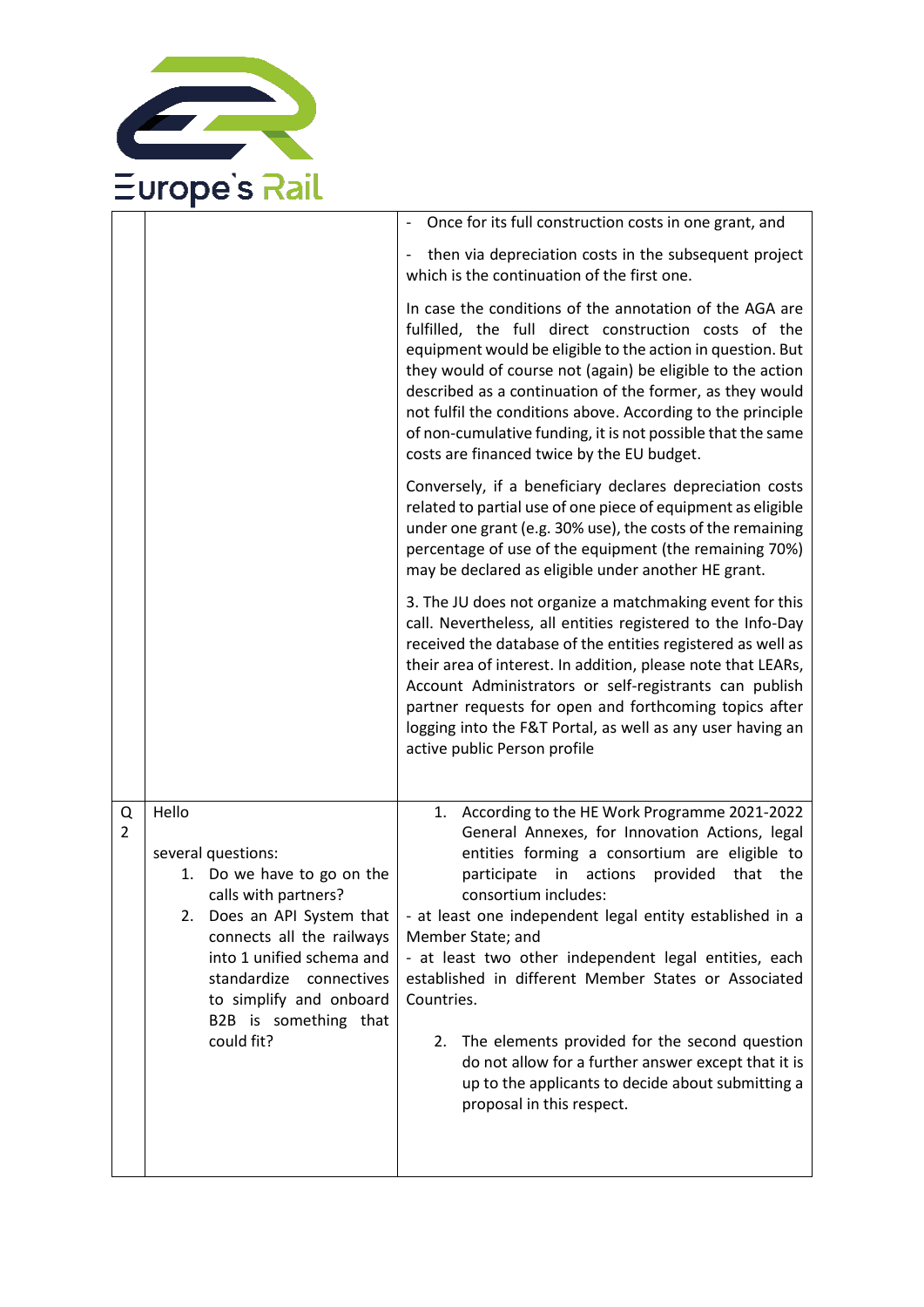

| Q<br>3 | Are there any restrictions on the<br>nationality of subcontractors | The HE Regulation does not include provisions concerning<br>country where the<br>subcontractor<br>the<br>must<br>be<br>established. However, subcontracting may not be used to<br>circumvent the rules on eligibility for funding applicable<br>to participants, I.e. to provide funding to legal entities<br>that would otherwise not be eligible for funding under HE. |
|--------|--------------------------------------------------------------------|--------------------------------------------------------------------------------------------------------------------------------------------------------------------------------------------------------------------------------------------------------------------------------------------------------------------------------------------------------------------------|
|        |                                                                    | Therefore, if the country is a country not automatically<br>eligible for funding but only under exceptional<br>circumstances as explained below, subcontractors from<br>that country are in principle not eligible for funding,<br>unless exceptional circumstances justify it, on a case-by-<br>case basis and after agreement with the JU.                             |
|        |                                                                    | Under the Horizon Europe Model Grant Agreement (HE<br>MGA), only entities eligible for funding may become<br>beneficiaries. They must be eligible for funding under the<br>HE Regulation 2021/695 for the entire duration of the<br>action.                                                                                                                              |
|        |                                                                    | Therefore:<br>1. Legal entities shall be eligible for funding if they<br>are established in a Member State or an associated<br>country.<br>2. Legal entities established in a non-associated<br>third country shall bear the cost of their participation.                                                                                                                |
|        |                                                                    | However, exceptions may apply as described below: A<br>legal entity established in low to middle income non-<br>associated third countries and, exceptionally, other non-<br>associated third countries, shall be eligible for funding in<br>an action if:                                                                                                               |
|        |                                                                    | - their country is explicitly identified in the work<br>programme and call for proposals as being eligible for<br>funding<br>0r                                                                                                                                                                                                                                          |
|        |                                                                    | - the JU considers, based on a case-by-case<br>assessment, that their participation as a beneficiary is<br>essential for implementing the project - for example<br>in view of their:                                                                                                                                                                                     |
|        |                                                                    | outstanding competence/expertise<br>access to particular research infrastructures                                                                                                                                                                                                                                                                                        |
|        |                                                                    | particular<br>geographical<br>to<br>access<br>environments                                                                                                                                                                                                                                                                                                               |
|        |                                                                    | access to particular data                                                                                                                                                                                                                                                                                                                                                |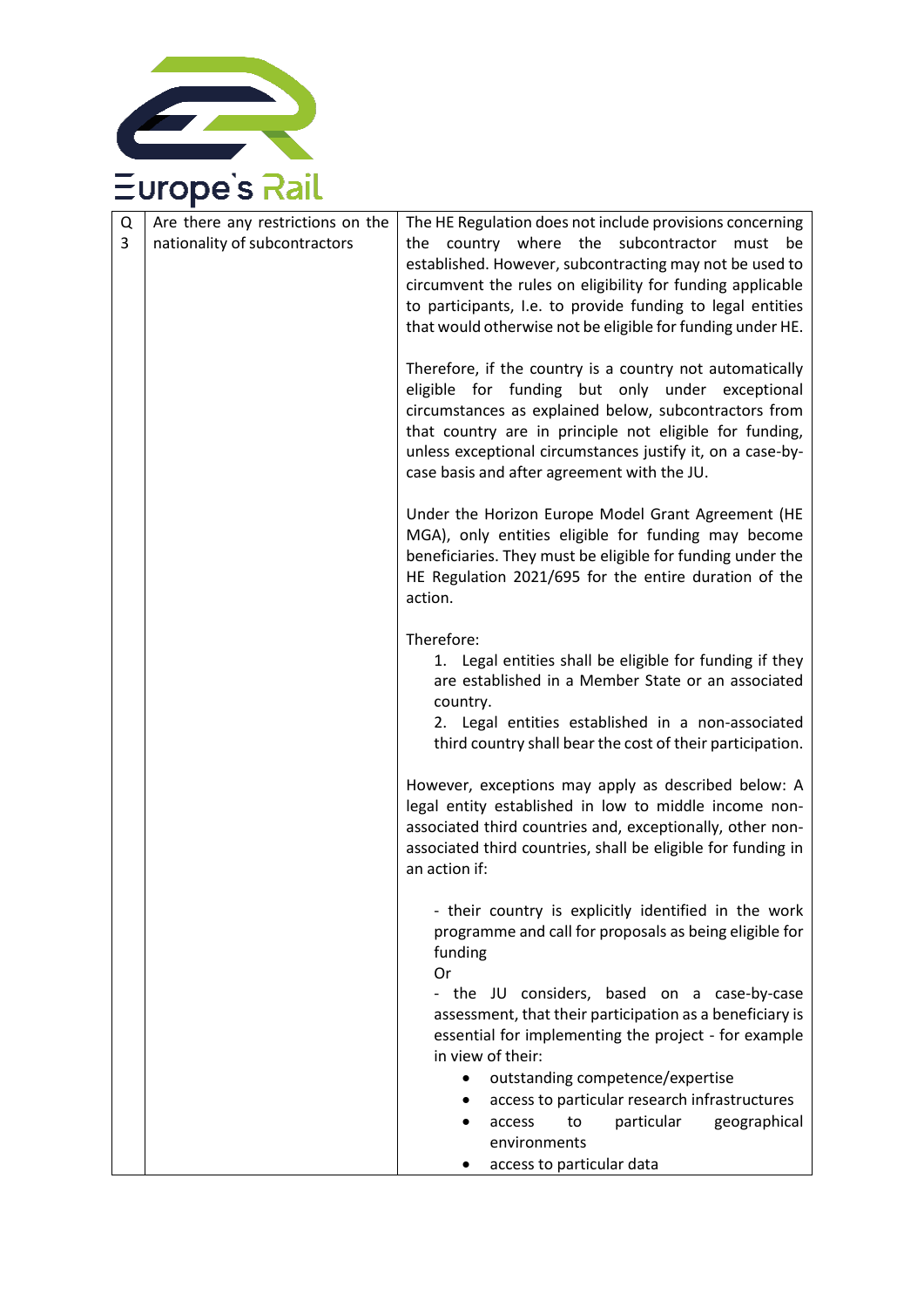

If the legal entity does not fall in any of the cases mentioned above, they can only participate as associated partners and are not eligible to declare costs in EU grants. Associated partners do not become party to the Grant Agreement (do not sign the GA and do not receive EU funding), but they implement important parts of the action, as they perform action tasks directly, and are thus often involved actively in the consortium. They cooperate with a beneficiary or the whole consortium, but do not need to have a (capital or legal) link to a beneficiary. The HE Grant Agreement names them and defines their role (rights and obligations) in article 9.1 (available at: [https://ec.europa.eu/info/funding-](https://ec.europa.eu/info/funding-tenders/opportunities/docs/2021-2027/common/agr-contr/general-mga_horizon-euratom_en.pdf)

[tenders/opportunities/docs/2021-2027/common/agr](https://ec.europa.eu/info/funding-tenders/opportunities/docs/2021-2027/common/agr-contr/general-mga_horizon-euratom_en.pdf)[contr/general-mga\\_horizon-euratom\\_en.pdf](https://ec.europa.eu/info/funding-tenders/opportunities/docs/2021-2027/common/agr-contr/general-mga_horizon-euratom_en.pdf) ).

With regard to subcontracting, it should normally constitute a limited part and must be performed by third parties (not by one of the beneficiaries/affiliated entities).

In addition, there are also general limitations regarding the eligibility of entities to participate. The General Annexes to the Horizon Europe Work Programme impose the following specific limitations with regard to eligibility of entities to participate:

> • Annex B excludes eligibility to participate in any capacity (including as subcontractors) for entities for which EU restrictive measures apply. Those measures are adopted by the Council under Article 29 of the Treaty on the European Union and Article 215 of the Treaty on the Functioning of the EU. For more information on the specific measures adopted, please consult: <https://sanctionsmap.eu/#/main>

• Special rules apply also to Israeli entities established in the territories occupied by Israel since June 1967 (see notice 2013/C 205/05 available here: [https://eur](https://eur-lex.europa.eu/LexUriServ/LexUriServ.do?uri=OJ:C:2013:205:FULL:EN:PDF)[lex.europa.eu/LexUriServ/LexUriServ.do?uri=OJ:](https://eur-lex.europa.eu/LexUriServ/LexUriServ.do?uri=OJ:C:2013:205:FULL:EN:PDF) [C:2013:205:FULL:EN:PDF\)](https://eur-lex.europa.eu/LexUriServ/LexUriServ.do?uri=OJ:C:2013:205:FULL:EN:PDF)

• Annex B provides also specific rules for protecting EU-classified information. Subcontracting of tasks involving EU-classified information is only possible to entities established in an EU Member State or in a non-EU country with a security of information agreement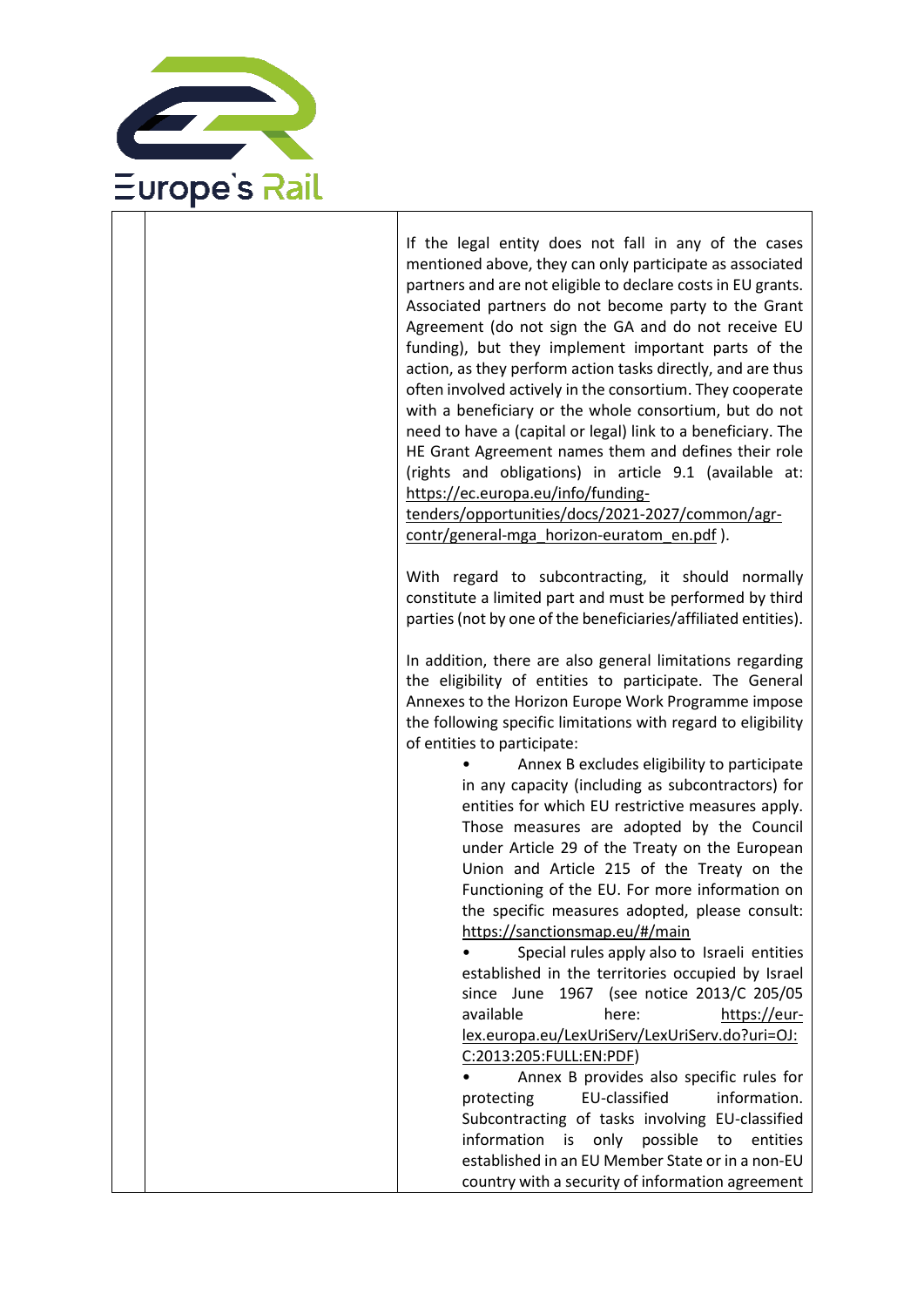

|        |                                                                                                                                                                                      | with the EU (or an administrative arrangement<br>with the Commission). It also requires a prior<br>written approval by the Commission.<br>Please keep in mind that, as indicated in Art. 9.3 of the<br>Horizon Europe Lump Sum MGA, beneficiaries must<br>ensure that their contractual obligations under Articles 11<br>(proper implementation), 12 (conflict of interest), 13<br>(confidentiality and security), 14 (ethics), 17.2 (visibility),<br>18 (specific rules for carrying out action), 19 (information)<br>and 20 (record-keeping) also apply to the subcontractors.<br>With regard to subcontracting by Members in the<br>framework of in kind contributions to additional activities<br>related to an action, considering that IKAA is not funded<br>by the JU, Members can subcontract to third countries,<br>subject to the general limitations here above mentioned. |
|--------|--------------------------------------------------------------------------------------------------------------------------------------------------------------------------------------|---------------------------------------------------------------------------------------------------------------------------------------------------------------------------------------------------------------------------------------------------------------------------------------------------------------------------------------------------------------------------------------------------------------------------------------------------------------------------------------------------------------------------------------------------------------------------------------------------------------------------------------------------------------------------------------------------------------------------------------------------------------------------------------------------------------------------------------------------------------------------------------|
| Q<br>4 | Social<br><b>Sciences</b><br>Are<br>and<br>Humanities (SSH) part of the<br>programme? If yes, how can SSH<br>researchers / research centers /<br>consultancies participate to Calls? | Europe's Rail topics in its first open calls for proposals are<br>not flagged SSH topic as such. Nevertheless, the call<br>topics may include socio economic aspects that require<br>exploring.<br>Researchers,<br>research<br>centres<br>and<br>consultancies can participate to the calls in accordance<br>with HE Work Programme 2021-2022 General Annexes.<br>For Innovation Actions, legal entities forming a<br>consortium are eligible to participate in actions provided<br>that the consortium includes:<br>- at least one independent legal entity established in a<br>Member State; and<br>- at least two other independent legal entities, each<br>established in different Member States or Associated<br>Countries.                                                                                                                                                     |
| Q<br>5 | What should the agreement to<br>prove the long-time relation with<br>an AE include                                                                                                   | Under Horizon Europe, 'affiliated entity' to a beneficiary<br>means an entity as defined in Article 187(1) of the<br>Financial Regulation 2018/1046. They participate in the<br>action with similar rights and obligations as the<br>beneficiaries (obligation to implement action tasks and<br>right to charge costs and claim contributions). If a Grant<br>beneficiary wishes to involve an entity as affiliated to that<br>beneficiary in the project without having any legal link, it<br>must have at least a capital link to be involved as an<br>Affiliated entity.                                                                                                                                                                                                                                                                                                           |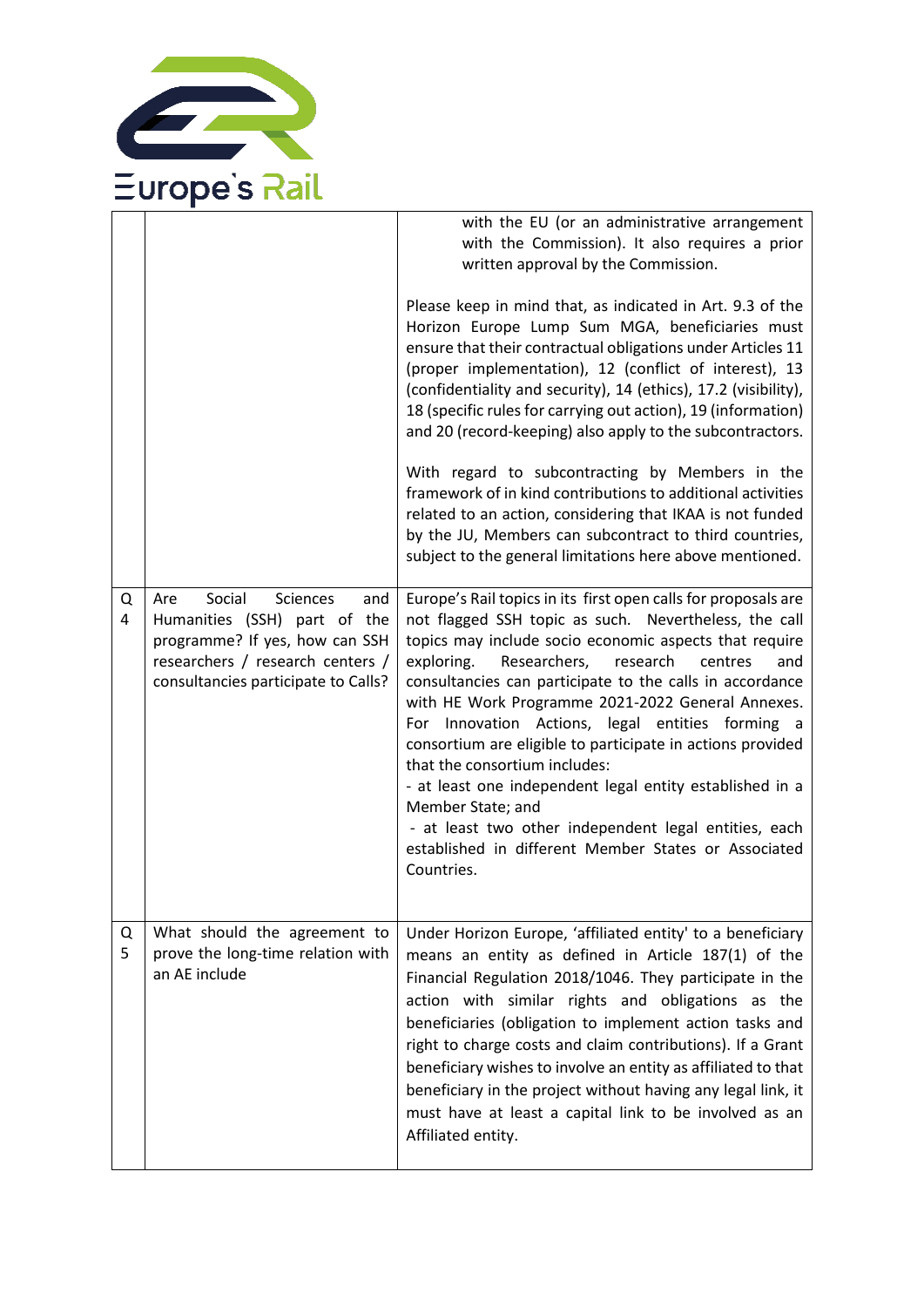

Affiliated Entities must be named in Article 8 of the Grant Agreement (GA), and their action tasks and contributions must be set out in Annexes 1 and 2 already at the moment of the GA signature. Affiliated entities can charge lump sum contributions to the action under the same conditions as the beneficiaries and must implement the action tasks attributed to them in Annex 1 in accordance with Article 11. Their contributions will be included in Annex 2 and will be taken into account for the calculation of the grant.

> '**legal link**' refers to an established relationship (between the AE and the beneficiary), which is:

• **broad and not specifically created for the work in the GA** - Accordingly, its duration must go beyond the action duration and it usually pre-dates and outlasts the GA. Ad hoc collaboration agreements or contracts to carry out work in the action are NOT covered. (In this latter case, both legal entities should be beneficiaries).

AND

• **a legal relationship**. This may either be a legal structure (e.g. the relationship between an association and its members) or through an agreement or contract not limited to the action (e.g. a collaboration agreement for research in a particular field).

'**capital link**' means:

- under the **direct or indirect control** of the beneficiary or

- under **the same direct or indirect control** as the beneficiary or

- **directly or indirectly controlling** the beneficiary.

This covers not only the case of parent companies or holdings and their daughter companies or subsidiaries and vice-versa, but also the case of affiliates between themselves (e.g. entities controlled by the same entity).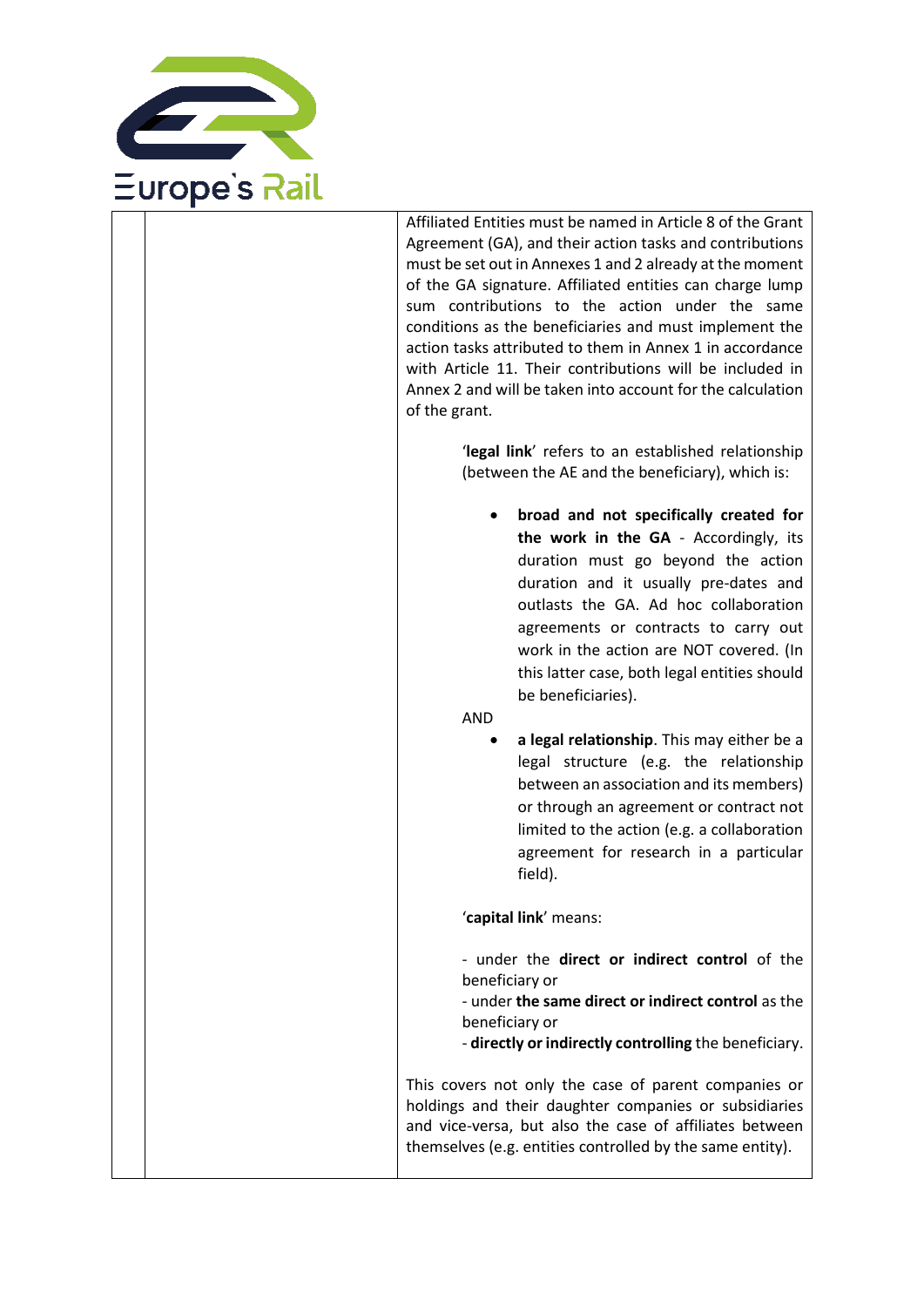

|                |                                                           | For more information please consult the annotations to<br>Art. 8 in the Horizon Europe MGA, available here:         |
|----------------|-----------------------------------------------------------|---------------------------------------------------------------------------------------------------------------------|
|                |                                                           | https://ec.europa.eu/info/funding-                                                                                  |
|                |                                                           | tenders/opportunities/docs/2021-                                                                                    |
|                |                                                           | 2027/common/guidance/aga_en.pdf                                                                                     |
| Q              | in case of long-term cooperation                          | The cooperation or better the "legal link" does not need                                                            |
| 6              | does the cooperation need to be                           | to be in the scope of research and innovation.                                                                      |
|                | in the scope of research or any                           |                                                                                                                     |
|                | business relations are sufficient                         |                                                                                                                     |
|                | provided they are long-term? -                            |                                                                                                                     |
| Q              | Associated Partners "do work but                          | Associated partners do not become party to the Grant                                                                |
| $\overline{7}$ | cannot declare cost". Does this                           | Agreement (do not sign the GA and do not receive EU                                                                 |
|                | refer to "HE Eligible Costs"? If so,                      | funding), but they are mentioned in the GA and                                                                      |
|                | will costs generated by AP's                              | implement important parts of the action, as they perform                                                            |
|                | (which are not funded by JU) then<br>be declared as IKAA? | action tasks directly, and are thus often involved actively                                                         |
|                |                                                           | in the consortium. They cooperate with a beneficiary or<br>the whole consortium, but do not need to have a (capital |
|                |                                                           | or legal) link to a beneficiary.                                                                                    |
|                |                                                           |                                                                                                                     |
|                |                                                           | Associated partners must implement the action tasks                                                                 |
|                |                                                           | attributed to them in Annex 1 in accordance with Article                                                            |
|                |                                                           | 11. They may not charge contributions to the action (no                                                             |
|                |                                                           | lump sum contributions) and the costs for their tasks are                                                           |
|                |                                                           | not eligible (may not be included in the estimated budget                                                           |
|                |                                                           | in Annex 2). The tasks must be set out in Annex 1.                                                                  |
|                |                                                           | The HE Grant Agreement names them and defines their                                                                 |
|                |                                                           | role (rights and obligations) in article 9.1 (available at:                                                         |
|                |                                                           | https://ec.europa.eu/info/funding-                                                                                  |
|                |                                                           | tenders/opportunities/docs/2021-2027/common/agr-                                                                    |
|                |                                                           | contr/general-mga horizon-euratom en.pdf)                                                                           |
|                |                                                           |                                                                                                                     |
|                |                                                           | In accordance with the IKAA definition of Art. 2, paragraph                                                         |
|                |                                                           | 9 of the Single Basic Act, additional activities are either                                                         |
|                |                                                           | linked to the uptake of results from projects under that                                                            |
|                |                                                           | joint undertaking (resulting from the calls launched under                                                          |
|                |                                                           | the Europe's Rail Programme) or its preceding initiatives                                                           |
|                |                                                           | (resulting from calls launched under the Shift2Rail                                                                 |
|                |                                                           | Programme) or that have a significant Union added value.                                                            |
|                |                                                           |                                                                                                                     |
|                |                                                           | In Kind contribution to additional activities (IKAA) can be                                                         |
|                |                                                           | accounted only by the JU Private Members, constituent                                                               |
|                |                                                           | entities or the affiliated entities of either, as contribution                                                      |
|                |                                                           | to the EU-Rail Programme.                                                                                           |
|                |                                                           | Therefore, the only manner for IKAA to be accounted for                                                             |
|                |                                                           | other than by the JU Private Member or constituent                                                                  |